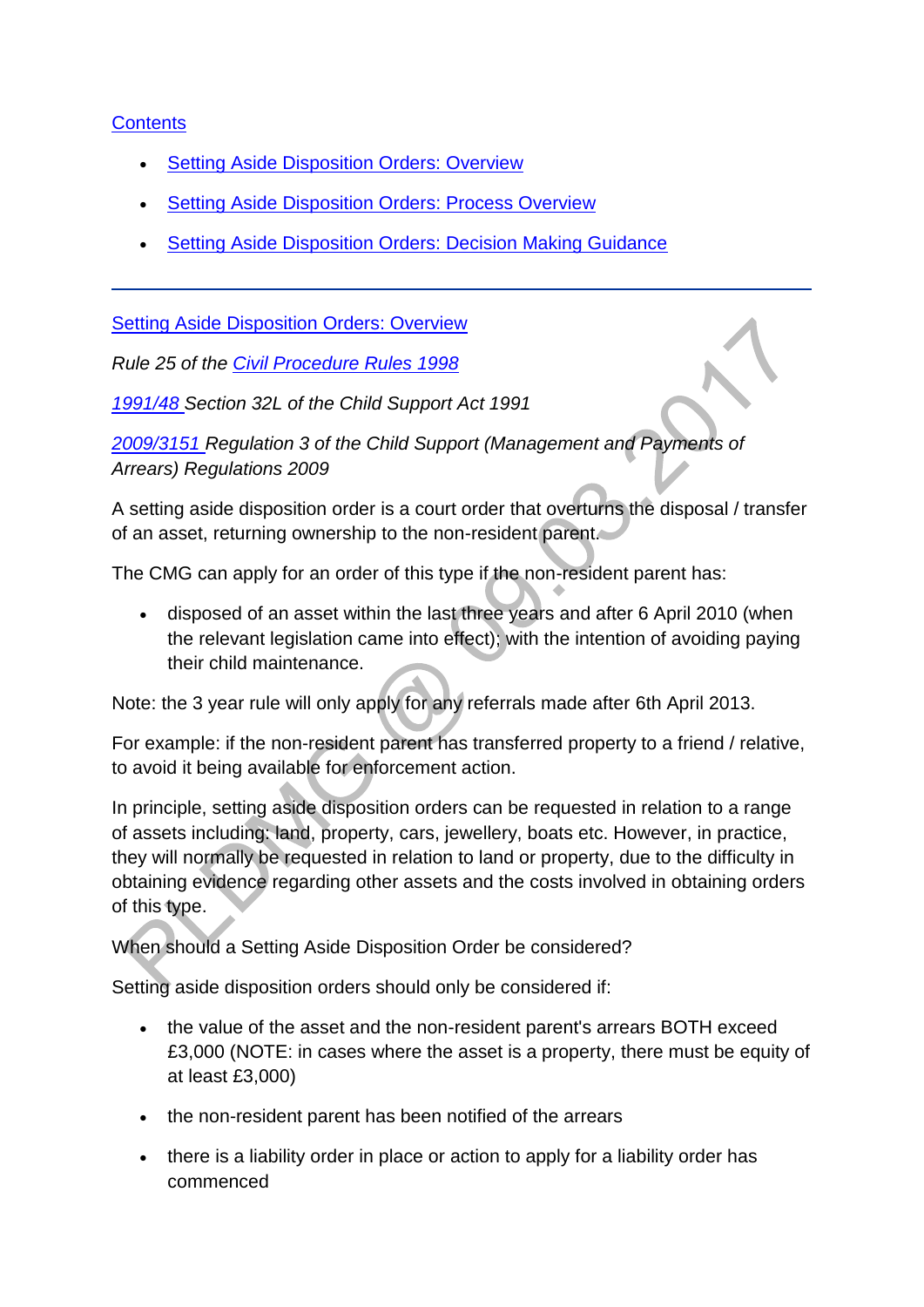- there is information / evidence to indicate that suitable assets were disposed of after 6th April 2010 or within the past three years
- there is information / evidence that the asset was transferred for less than it's value in order to avoid payment of child maintenance arrears, and
- we have evidence that the non-resident parent owned the asset and evidence of the third party who now owns it

Refer to the [Decision Making Guidance](http://np-cmg-sharepoint.link2.gpn.gov.uk/sites/policy-law-and-decision-making-guidance/Pages/Legal%20Enforcement%20-%20England%20and%20Wales/Setting-Aside-of-Disposition-Order.aspx#%20Setting%20Aside%20Disposition%20Orders%3a%20Decision%20Making%20Guidance) for further advice on these requirements.

#### [Return to Contents](http://np-cmg-sharepoint.link2.gpn.gov.uk/sites/policy-law-and-decision-making-guidance/Pages/Legal%20Enforcement%20-%20England%20and%20Wales/Setting-Aside-of-Disposition-Order.aspx)

#### [Setting Aside Disposition Orders: Process Overview](http://np-cmg-sharepoint.link2.gpn.gov.uk/sites/policy-law-and-decision-making-guidance/Pages/Legal%20Enforcement%20-%20England%20and%20Wales/Setting-Aside-of-Disposition-Order.aspx)

An application for a setting aside disposition order should be considered if we are notified that a non-compliant non-resident parent has disposed of a suitable asset after 6th April 2010. You will need to obtain evidence that the asset has been disposed of and confirmation of the third party who now owns it.

If you decide to proceed with a setting aside disposition order, an application pack must be completed and submitted to the Judicial Review Team to check and forward to DWP Litigation, who will arrange the court hearing.

Applications for setting aside disposition orders should be made in the jurisdiction where the relevant property is located. This applies irrespective of whether the nonresident parent lives in that jurisdiction or not.

This means, if a non-resident parent lives in Scotland, but the relevant asset / property is located in England or Wales, the setting aside disposition order application must be made to the court in England or Wales and vice versa.

The judge will be asked to direct the third party (who received the asset) to complete any paperwork needed to return ownership of the property to the non-resident parent.

The non-resident parent and the third party (who received the asset) will both be given notice of the hearing, allowing them to make representations to the court.

If a setting aside disposition order is granted, section 32L(4) provides that the court may make such consequential provision as it thinks fit for the purpose of giving effect to the order. This includes the power to make provisions requiring the non-resident parent to make payments or for the disposal of property.

If the court orders that the relevant asset is to be returned to the non-resident parent, enforcement action can then be taken in relation to it. For example: a charging order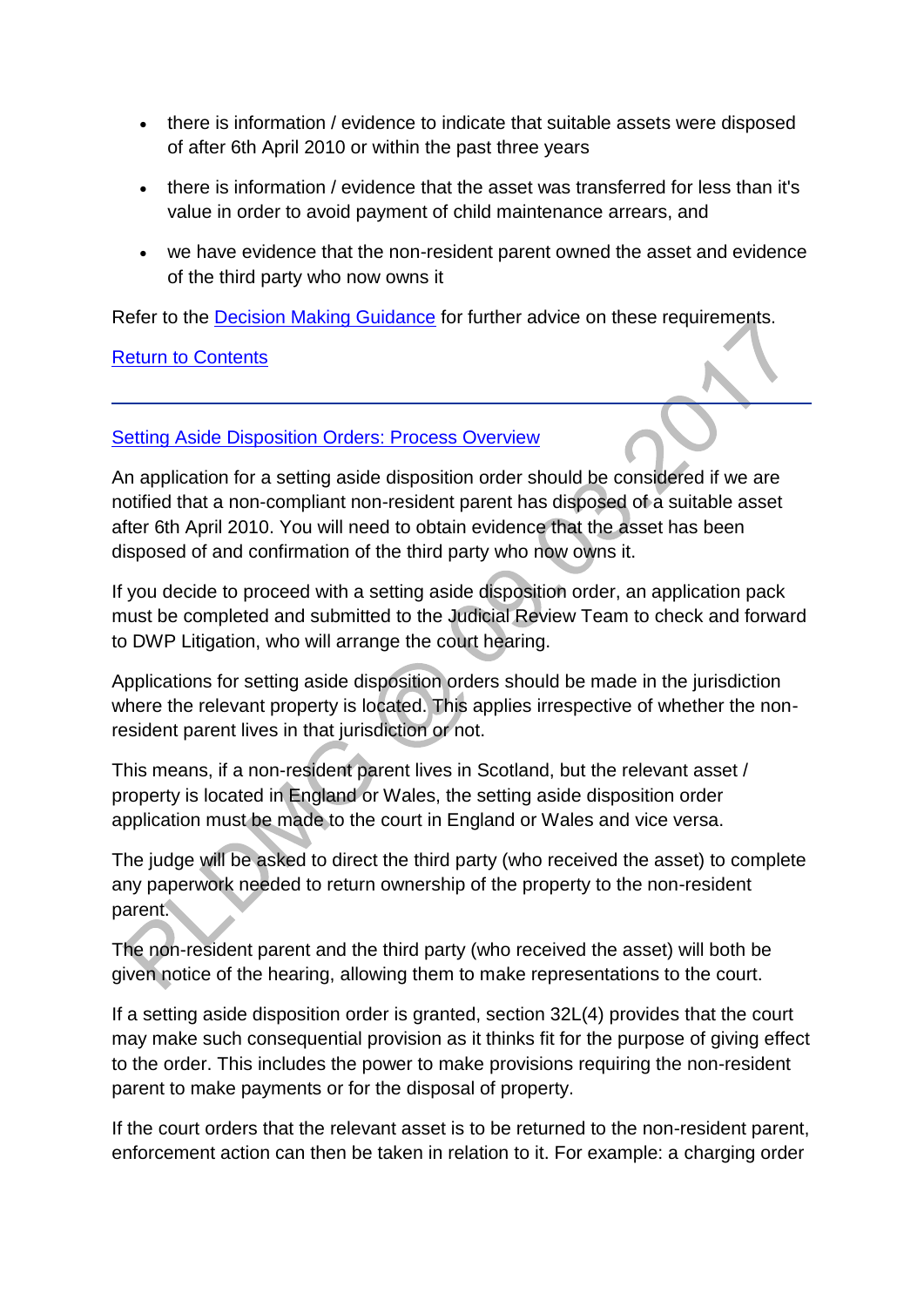application can be made. If the application is rejected, you will need to consider the alternative action to enforce collection of the arrears.

[Return to Contents](http://np-cmg-sharepoint.link2.gpn.gov.uk/sites/policy-law-and-decision-making-guidance/Pages/Legal%20Enforcement%20-%20England%20and%20Wales/Setting-Aside-of-Disposition-Order.aspx#con)

[Setting Aside Disposition Orders: Decision Making Guidance](http://np-cmg-sharepoint.link2.gpn.gov.uk/sites/policy-law-and-decision-making-guidance/Pages/Legal%20Enforcement%20-%20England%20and%20Wales/Setting-Aside-of-Disposition-Order.aspx?ControlMode=Edit&DisplayMode=Design)

If you are considering applying for a setting aside disposition order, you must be satisfied that all the following requirements are met:

REMEMBER: in addition to the following requirements, there must be a liability order in place, or action to apply for a liability order must have commenced.

# **Arrears and value of asset exceed £3,000 and debt is enforceable**

The non-resident parent's arrears and the value of the asset you are seeking an order against must both exceed £3000.

This is because of the costs involved in obtaining an order of this type.

Cases will not be suitable for a setting aside disposition order if the entire debt is unenforceable (e.g. the debt became due prior to 13 July 2000).

# **The non-resident parent has been notified about the debt**

We must be able to demonstrate that the non-resident parent knows about the arrears in order to pursue a setting aside disposition order. This means that:

- a confident address must be held for the non-resident parent, and
- notification of the liability must have been issued to that address. This means the latest issued arrears notice, to demonstrate awareness of the arrears due

The CMG must also have sent and be able to produce a copy of at least one arrears notice. Where more than one arrears notice has been issued, the most recent copy should be provided. Providing this action has been taken, any subsequent disposal / transfer of an asset can automatically be deemed by the court as an attempt to avoid paying maintenance.

# **There is a suitable asset**

The following types of assets may be suitable for a setting aside disposition order, but remember that the value of the asset must exceed £3000 and be solely owned by the non-resident parent.

**Property** - any property registered in the United Kingdom in the non-resident parent's name (as per the Land Registry) and which is owned solely by the nonresident parent and not used for business purposes: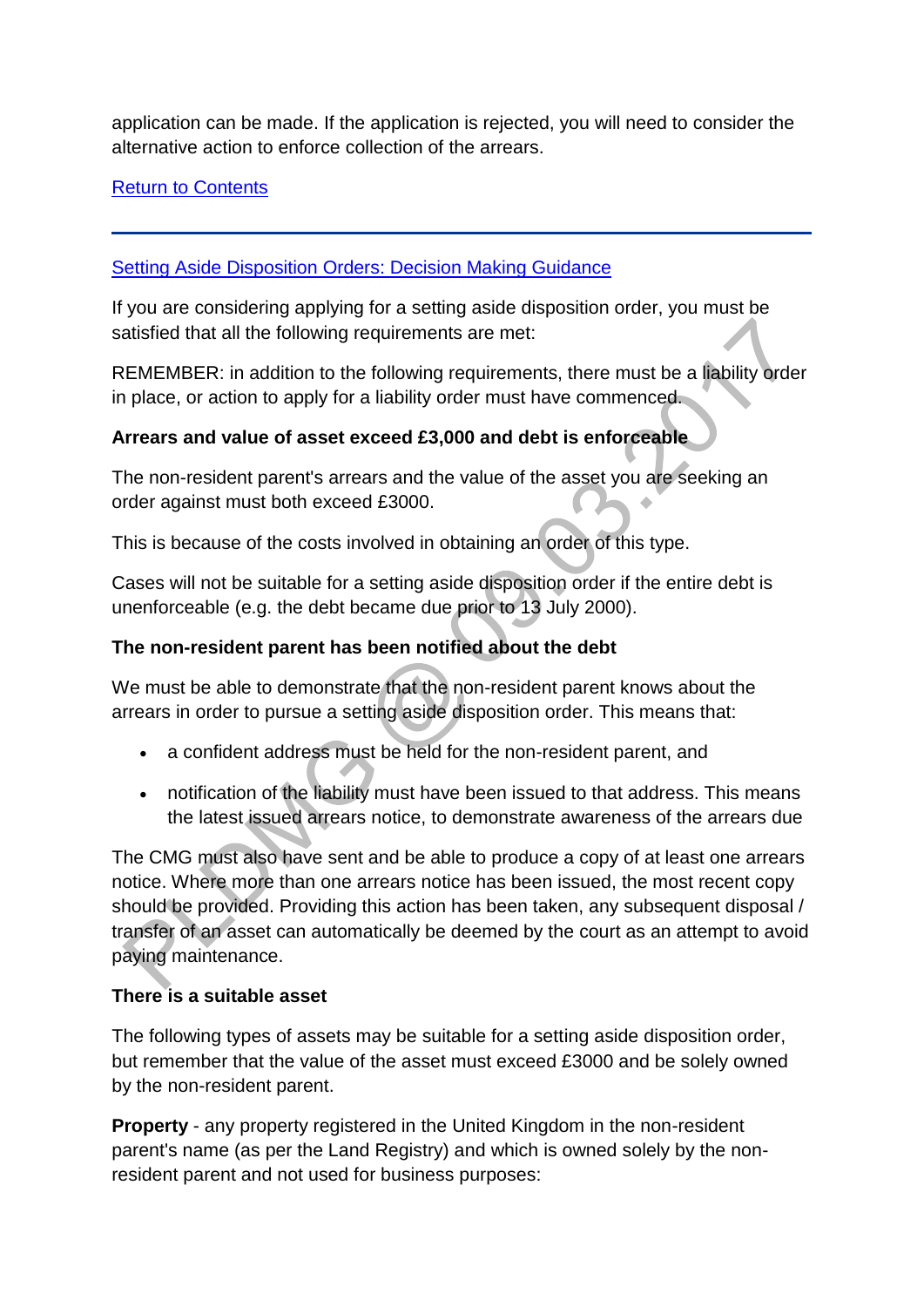- **capital assets**  any asset that produces an income. For example: where the non-resident parent rents out residential property which is solely owned
- **vehicles** any type of vehicle that is registered in the non-resident parent's name (as per the DVLA) and is not used for business purposes
- **financial portfolio items** stocks, shares, securities or other commodities that are owned by the non-resident parent
- **collectable assets**  such as valuable works of art or jewellery

NOTE: this is not an exhaustive list. Setting aside disposition orders will normally be requested in relation to land or property, due to the difficulty in obtaining evidence regarding other assets and the costs involved in obtaining orders of this type. If you think another type of asset is appropriate to be considered, contact the Advice and Guidance Team.

## **Evidence that disposition of the asset fell within section 32L of the Child Support Act 19919**

The CMG will need to provide evidence that the non-resident parent has disposed of an asset (including the date of transfer / sale) and confirm the third party who now owns the asset.

You will also need to consider whether there is any evidence that the type of disposition means a setting aside disposition order is not appropriate. The CMG cannot make an application for a setting aside disposition order if:

- a deceased non-resident parent's assets were disposed of as part of their will, or
- the relevant asset / property has been repossessed by a mortgage or other lender
- the asset was sold for less than the (market) value to a third party purchaser who bought the item in good faith. See the paragraphs below for further advice on this point

Section 32L(5) of the Child Support Act 1991 expressly prohibits applications if the person who purchased the non-resident parent's property did so in good faith. E.g. they had no knowledge of the non-resident parent's intention to dispose of the property to avoid paying maintenance.

• If the third party who obtained the property is known to the non-resident parent (e.g. they are a friend, partner or relative) you should assume they knew the disposition was to avoid child maintenance unless evidence is submitted to the contrary.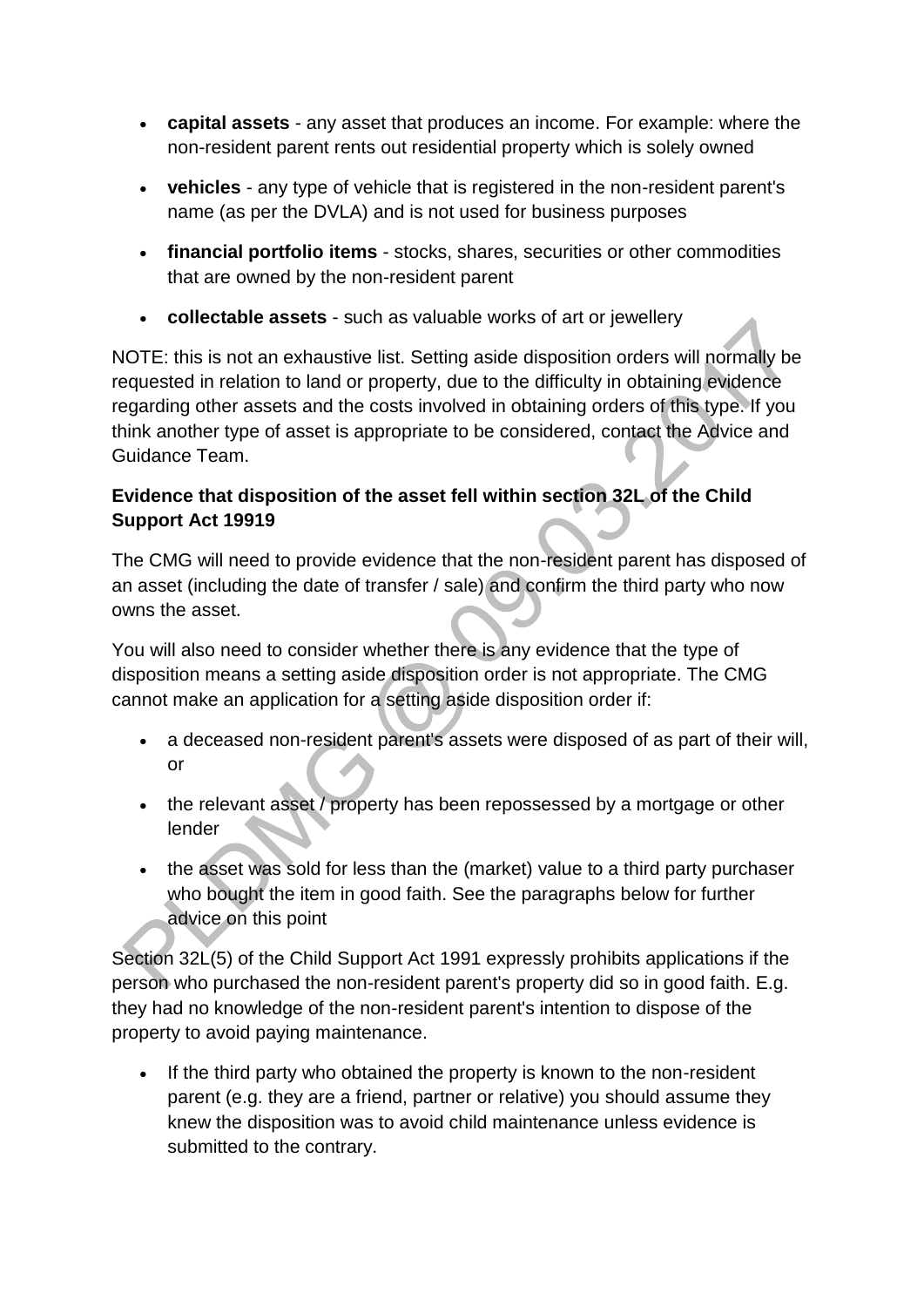If there is no known relationship between the non-resident parent and the third party, you should assume the purchase was made in good faith and not proceed with the application.

Setting Aside Disposition Order Application is Appropriate: Next Steps

If you decide it is appropriate to make a setting aside disposition order application, you will need to complete an application pack. The following sections provide additional information about the type of details / evidence you will need to include.

## **Application: required contents**

A setting aside disposition order application must include:

- a list and hard copies of all evidence gathered in support of the application, ensuring any photocopies are certified as true copies by including the following wording: "I certify that this is a true copy of the original (insert name of document: For example: arrears notice)" and signing and dating this statement
- where the application is in respect of a property, a request to the High Court judge to direct the third party to complete the relevant land registry form to return ownership to the non-resident parent within 4 weeks of the order being served
- details of the next intended enforcement action that will be taken, if the setting aside disposition order is granted
- a request to the High Court to freeze the asset (once ownership has been returned) to prevent the non-resident parent from further dealing with it for a length of time that will allow the next enforcement action to be completed
- the amount of time that will be required for the next enforcement action to be completed (see the section on order duration for further advice)
- confirmation that the welfare of any child potentially affected by the granting of a setting aside disposition order has been considered
- the account breakdown
- any other supporting evidence attached as an appendix
- a system issued copy of the original arrears notice
- a statement confirming the CMG wishes to apply for any costs incurred in obtaining the order

### **Application: duration of order**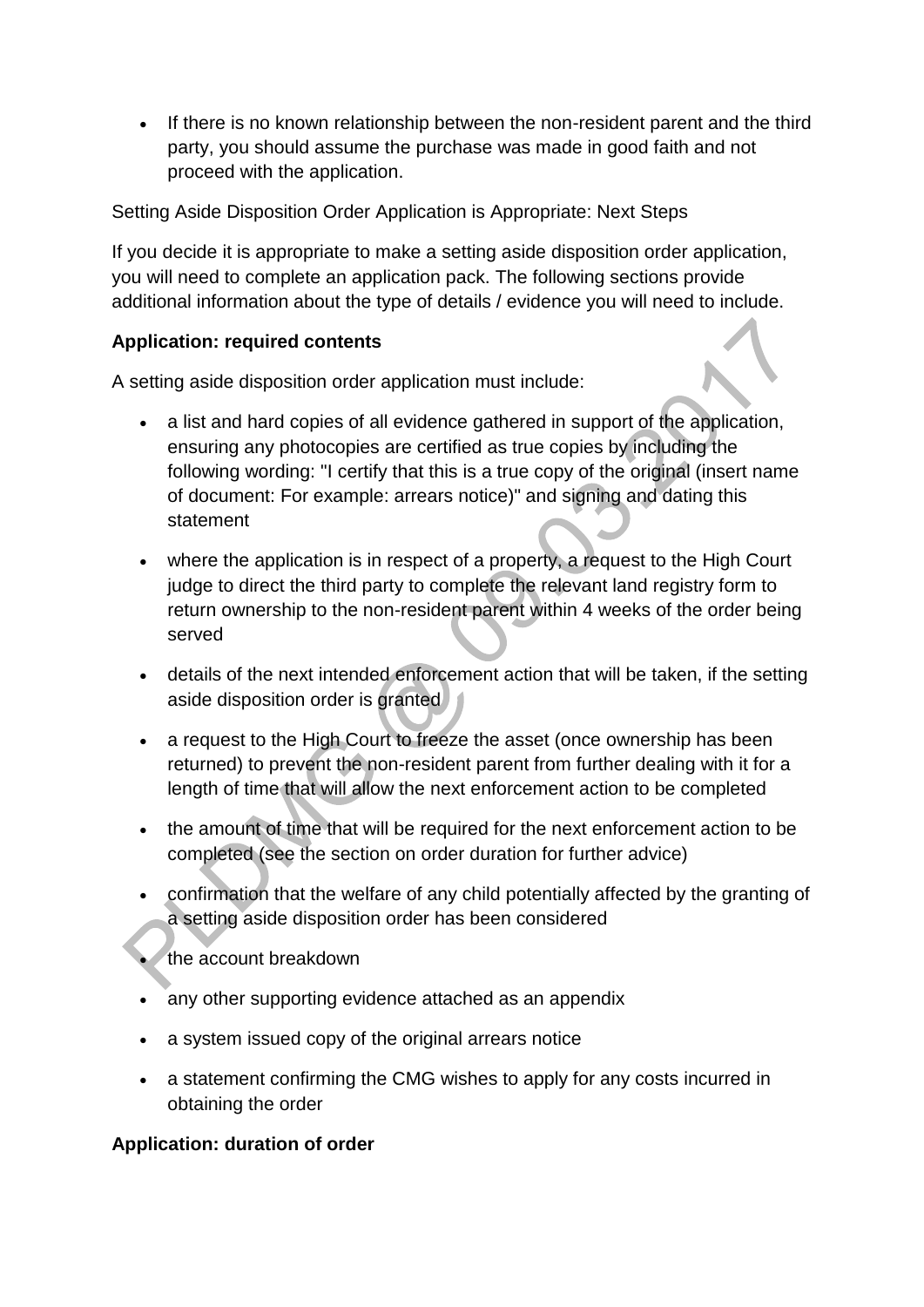Setting aside disposition order applications will include a request to the High Court to freeze the asset (once ownership has been returned to the non-resident parent) to prevent them dealing with the asset again for a period of time that will allow the next enforcement action to be completed.

You must state how long the CMG needs the order to last. The time required will depend on which is the next enforcement action to be taken. Details of the most appropriate action and the time that will be required to complete it are as follows:

| <b>Action</b>                                        | <b>When Appropriate</b>                                                             | <b>Time</b><br><b>Required</b> |  |
|------------------------------------------------------|-------------------------------------------------------------------------------------|--------------------------------|--|
| Liability<br>Order                                   | If there is no liability order in<br>force                                          | 20 weeks                       |  |
|                                                      | Order for   To register the liability order in<br><b>Recovery</b> the county court  | 4 weeks                        |  |
| <b>Charging</b><br>Order                             | If the non-resident parent has<br>property                                          | 20 weeks                       |  |
| <b>Bailiff</b><br><b>Action</b>                      | If the non-resident parent has<br>vehicles, collectable assets or<br>capital assets | 23 weeks                       |  |
| <b>Third</b><br><b>Party</b><br><b>Debt</b><br>Order | If the non-resident parent has<br>financial portfolio items                         | 15 weeks                       |  |

### **Application pack completed**

When the application pack has been completed it will need to be checked and approved by Judicial Review colleagues and the DWP Litigation team. Further information / evidence may be required at this stage. if not, and the decision is made to proceed, the Judicial Review Team will send the application to DWP Litigation, who will make arrangements for the High Court hearing. When a hearing date has been set, the CMG is required to serve notice of the hearing on the non-resident parent and the third party who now owns the property

NOTE: In England and Wales all setting aside disposition order hearings will be held at the High Court in London, to ensure the availability of barristers / DWP Litigation.

Setting Aside Disposition Order Hearing: Outcomes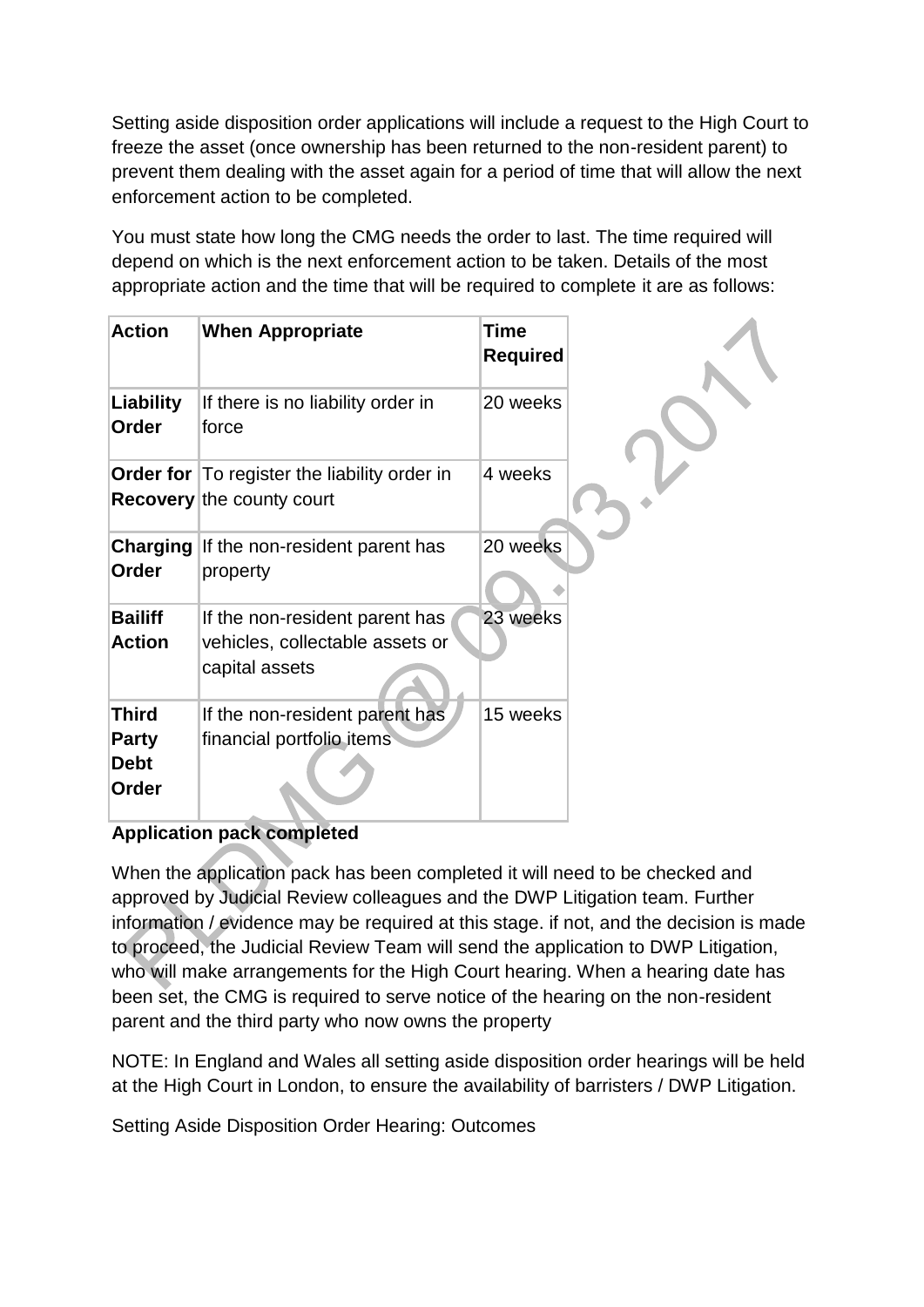At the hearing the judge will normally grant or reject the order or adjourn the hearing. The action you need to take will depend on which of these outcomes applies.

## **Hearing adjourned**

The hearing may be adjourned for additional information / evidence to be obtained. if this is the case, DWP Litigation will liaise with the Judicial Review Team re: any additional requirements.

# **Order granted**

REMEMBER: if the setting aside disposition order is granted, it will normally be appropriate to ask the court to award costs.

If the setting aside disposition order is granted, it must be served on the non-resident parent and the third party. This can be done at the court if both parties attend the hearing. Otherwise, the order must be served at their addresses by 'process service', which is carried out by the contracted bailiffs.  $\ddot{\phantom{a}}$ 

The order should be checked for any specific directions from the High Court. For example: the court may give directions about what is the most appropriate enforcement action. In these circumstances, any such directions must be adhered to. Otherwise, you would decide on the most appropriate next enforcement action, depending on the circumstances of the case and the type of asset involved.

The case will need to be monitored to ensure that ownership of the asset is returned to the non-resident parent within any specified timescales, and that the next appropriate enforcement action is then taken (in accordance with any court directions, where these apply).

# **Order rejected**

If the application is rejected, DWP Litigation will notify the CMG via the Judicial Review Team of this and will also advise whether there are grounds for an appeal to be made against this decision.

If DWP Litigation advise that there are no grounds for appeal, then no further action should be taken in relation to the setting aside disposition order.

If DWP Litigation state there are grounds for an appeal, then any appeal must be made to the Court of Appeal within a period of time specified by the court. It is therefore important that any action required to ensure an appeal is submitted in time is completed as a priority. DWP litigation will liaise with the Judicial Review Team to ensure the necessary requirements are completed.

Variation of a Setting Aside Disposition Order